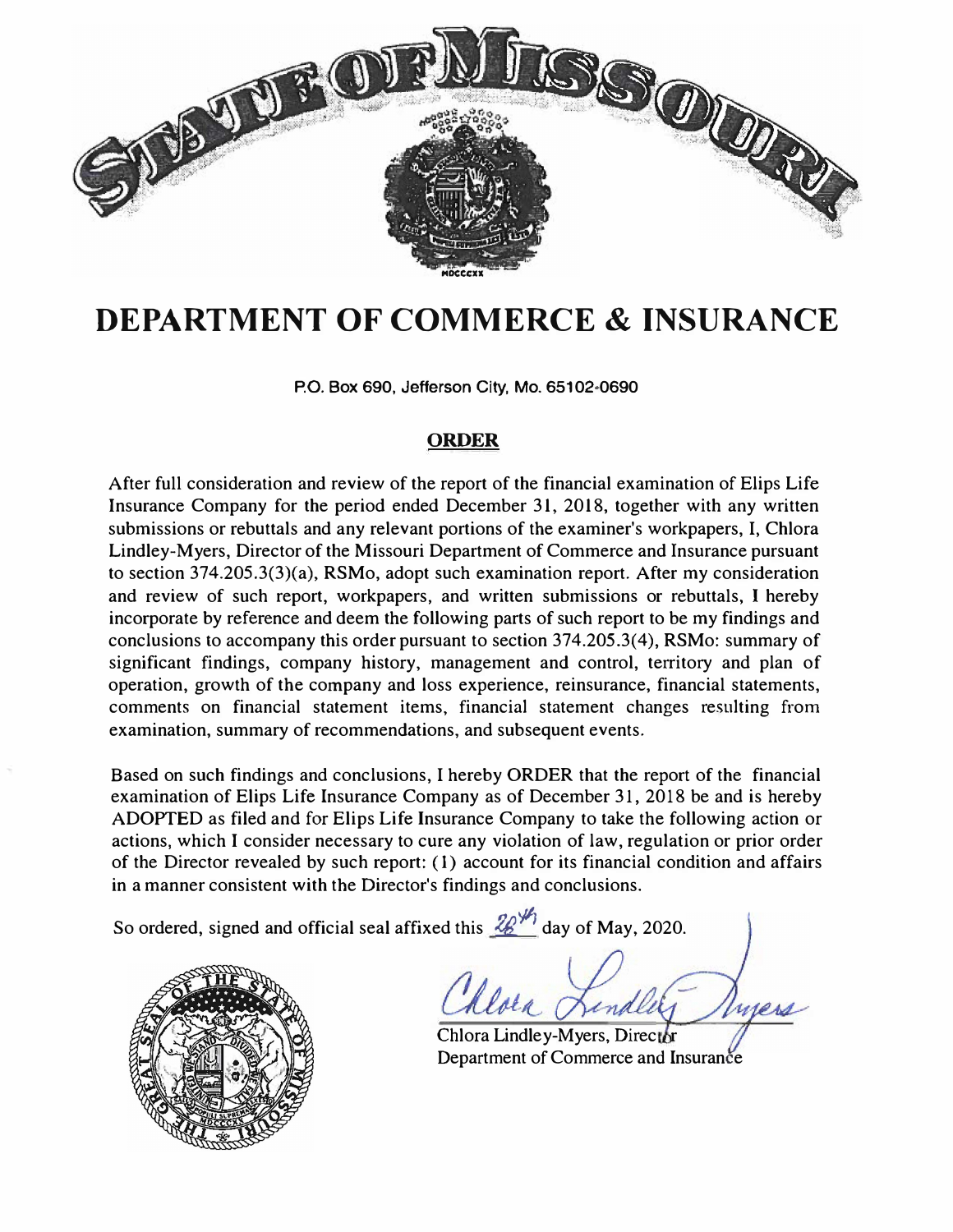

REPORT OF THE FINANCIAL EXAMINATION OF

# **ELIPS LIFE INSURANCE COMPANY**

AS OF DECEMBER 31, 2018

**STATE OF MISSOURI DEPARTMENT OF COMMERCE & INSURANCE**

JEFFERSON CITY, MISSOURI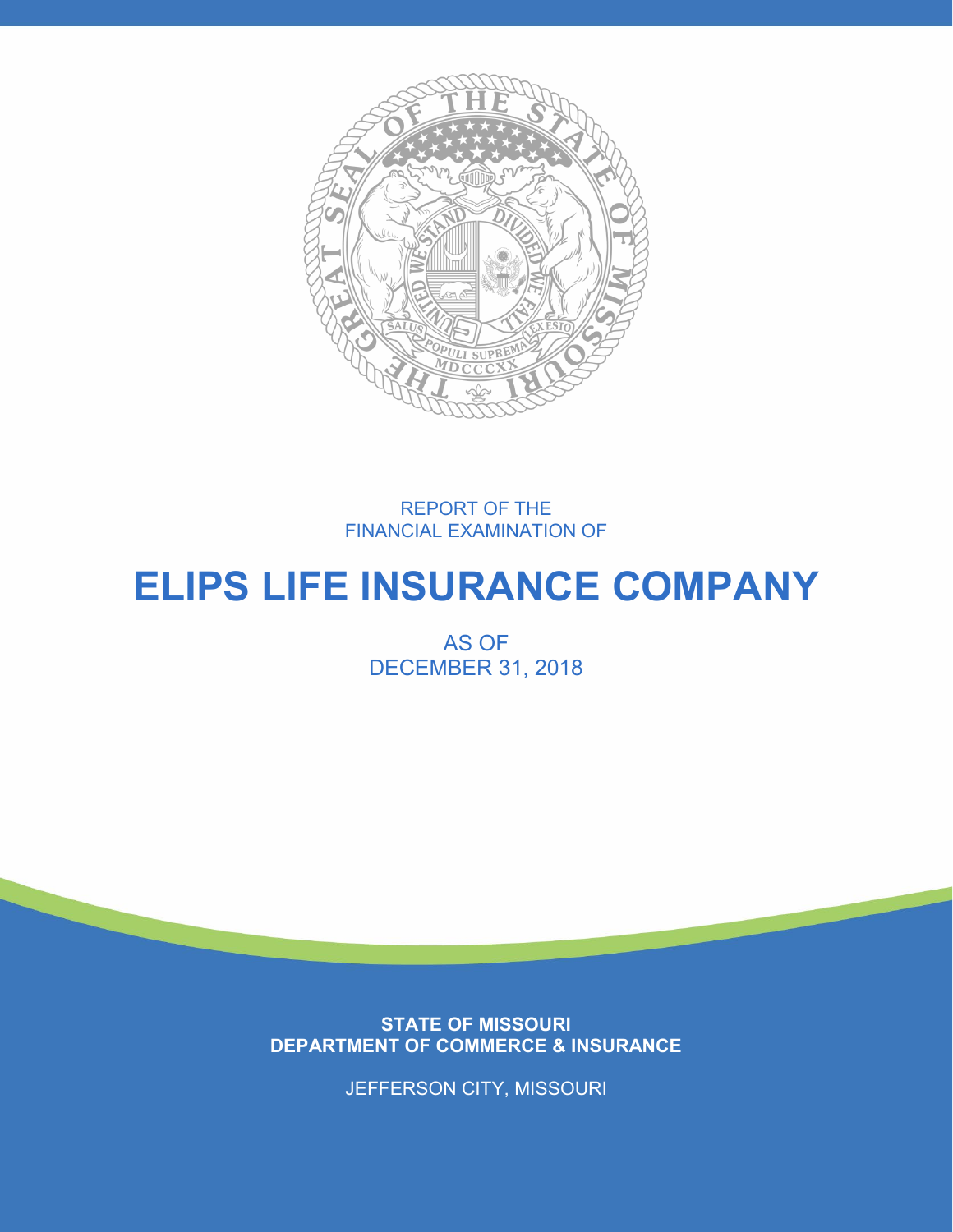# **TABLE OF CONTENTS**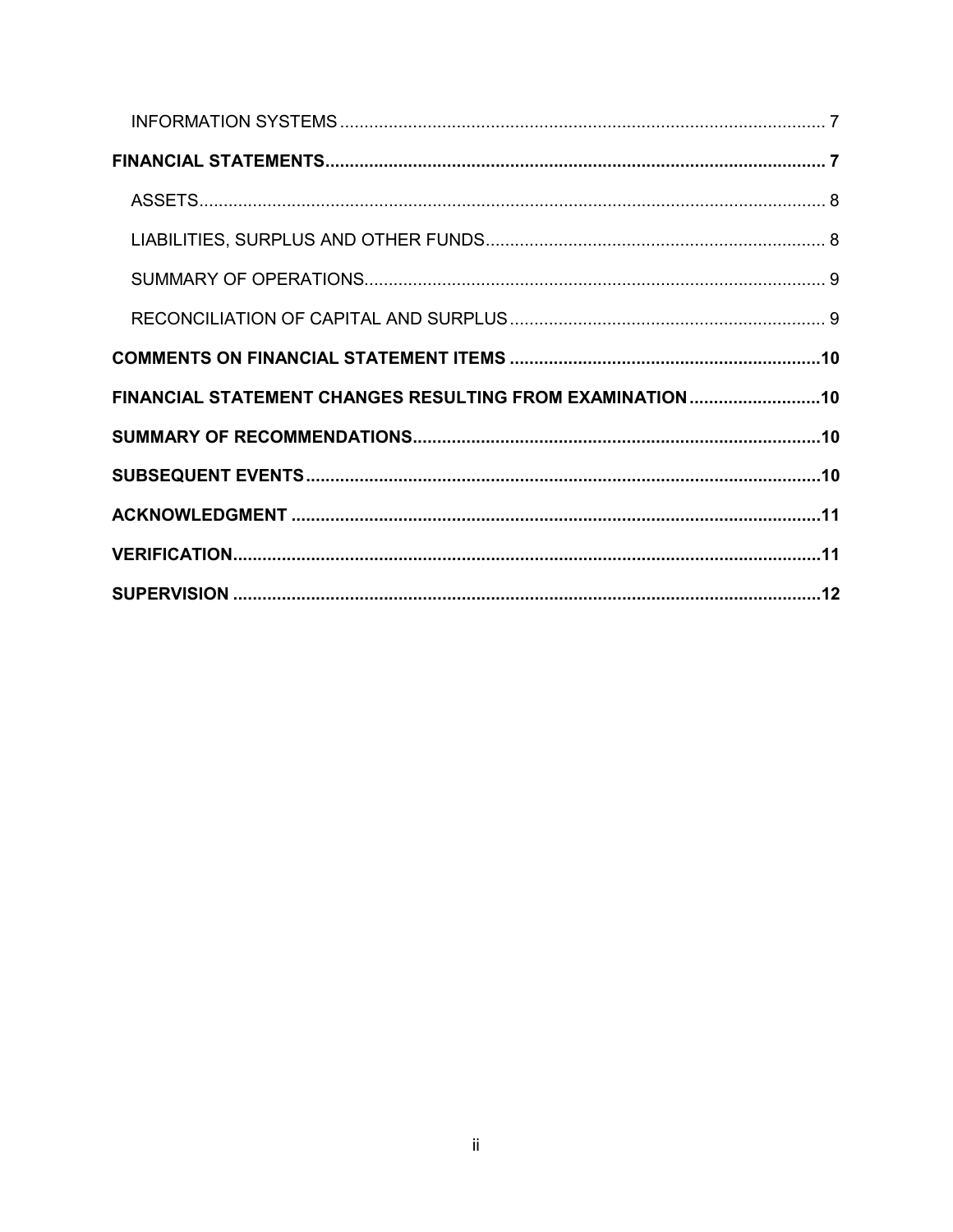Jefferson City, MO April 2, 2020

Honorable Chlora Lindley-Myers, Director Missouri Department of Commerce and Insurance 301 West High Street, Room 530 Jefferson City, Missouri 65101

Director Lindley-Myers:

In accordance with your financial examination warrant, a full-scope financial examination has been made of the records, affairs, and financial condition of

#### **Elips Life Insurance Company (NAIC #85561)**

hereinafter referred to as such, as Elips Life, or as the Company. Its administrative office is located at 1450 American Lane, Suite 1100, Schaumburg, IL 60173 telephone number (847) 273- 1261. The fieldwork for this examination began on December 2, 2019, and concluded on the above date.

#### **SCOPE OF EXAMINATION**

#### <span id="page-4-1"></span><span id="page-4-0"></span>**Period Covered**

The Missouri Department of Commerce and Insurance (Department) has performed a single-state financial examination of Elips Life. The last examination of the Company by the Delaware Department of Insurance covered the period of January 1, 2009 through December 31, 2013. The current examination covers the period of January 1, 2014 through December 31, 2018, as well as a review of any material transactions and events occurring subsequent to the examination period through the date of this report.

#### <span id="page-4-2"></span>**Procedures**

We conducted our examination in accordance with the National Association of Insurance Commissioners (NAIC) *Financial Condition Examiners Handbook* (*Handbook*), except where practices, procedures, and applicable regulations of the Department or statutes of the state of Missouri prevailed. The *Handbook* requires that we plan and perform the examination to evaluate the financial condition, assess corporate governance, identify current and prospective risks of the Company, and evaluate system controls and procedures used to mitigate those risks. An examination also includes the identification and evaluation of significant risks that could cause the Company's surplus to be materially misstated, both on a current and prospective basis.

This examination also included a review of significant estimates made by management and evaluation of management's compliance with Statutory Accounting Principles. The examination does not attest to the fair presentation of the financial statements included herein. If, during the course of the examination an adjustment is identified, the impact of such adjustment will be documented separately following the Company's financial statements.

All accounts and activities of the Company were considered in accordance with the risk-focused examination process. Those activities considered in the examination as key to Elips Life included Investments, Premiums and Underwriting, Reinsurance, and Related Party. The examination also included a review and evaluation of information technology general controls.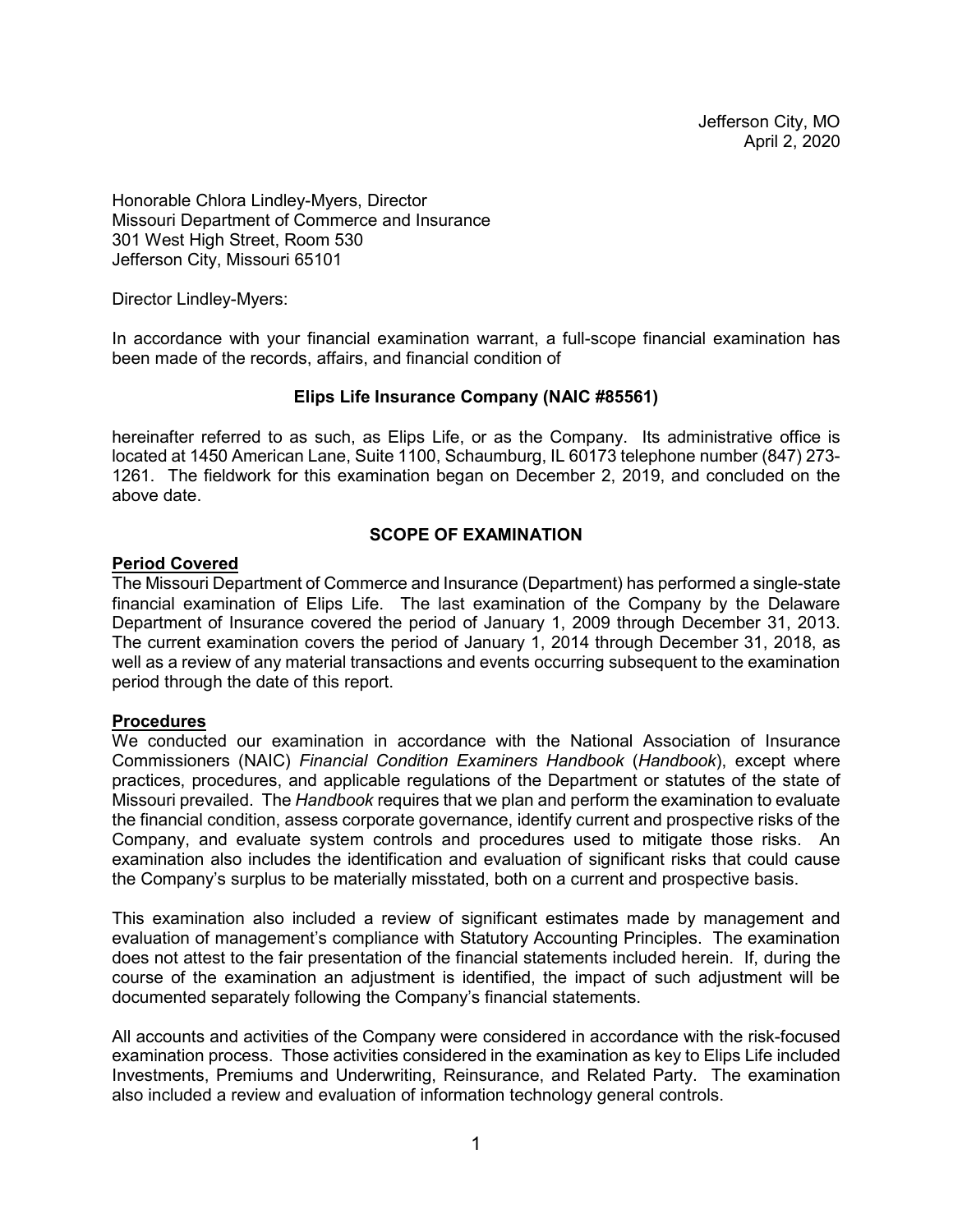This examination report includes significant findings of fact, as mentioned in Section 374.205 RSMo (Examination, director may conduct, when…) and general information about the Company and its financial condition. There may be other items identified during the examination that, due to their nature (e.g., subjective conclusions, proprietary information, etc.), are not included within the examination report but separately communicated to other regulators and/or the Company.

# **SUMMARY OF SIGNIFICANT FINDINGS**

<span id="page-5-0"></span>There were no material adverse findings, significant non-compliance issues, or material changes to the financial statements noted during the examination.

#### **COMPANY HISTORY**

#### <span id="page-5-2"></span><span id="page-5-1"></span>**General**

The Company was incorporated under the laws of the state of Delaware on June 24, 1975 and commenced business on October 9, 1975 as MIC Life Corporation (MIC), providing credit life and credit accident and health coverages produced through automobile dealerships. MIC made the decision to exit this line of business effective November 1, 1995 and was in runoff. MIC was subsequently sold to HCC Insurance Holdings, Inc. in December 2005, and its name was changed to Perico Life Insurance Company. In March 2006, HCC Insurance Holdings, Inc. contributed the Company's shares to HCC Life Insurance Company (HCC Life), a subsidiary.

Effective July 1, 2011, the Company consolidated its operations into HCC Life with its business renewed on HCC Life's paper. On June 1, 2014, the Company was sold to Mapfre USA Corporation, a Delaware corporation, with the name changing to Mapfre Life Insurance Company. The Company was subsequently sold to Elips Life Americas Inc. a member of Swiss Reinsurance Group on May 1, 2018. On November 30, 2018, the Company was redomesticated to Missouri and changed its name to Elips Life Insurance Company.

#### <span id="page-5-3"></span>**Mergers, Acquisitions, and Major Corporate Events**

Mapfre Life Insurance Company redomiciled from the state of Delaware to Missouri effective November 30, 2018 and changed its name to Elips Life Insurance Company.

#### <span id="page-5-4"></span>**Dividends and Capital Contributions**

The Company paid an extraordinary dividend of \$10,193,000 to Mapfre U.S.A. Corporation on April 26, 2018, prior to the closing of the acquisition by Elips Life Americas Inc.

Elips Life Americas Inc. contributed \$30,000,000 to Elips Life on May 2, 2018.

# **MANAGEMENT AND CONTROL**

#### <span id="page-5-6"></span><span id="page-5-5"></span>**Board of Directors**

The management of the Company is vested in a Board of Directors that are appointed by the sole shareholder. The Company's Articles of Incorporation specify that there shall consist of not less than nine and not more than twenty-one.The Board of Directors appointed and serving as of December 31, 2018, were as follows: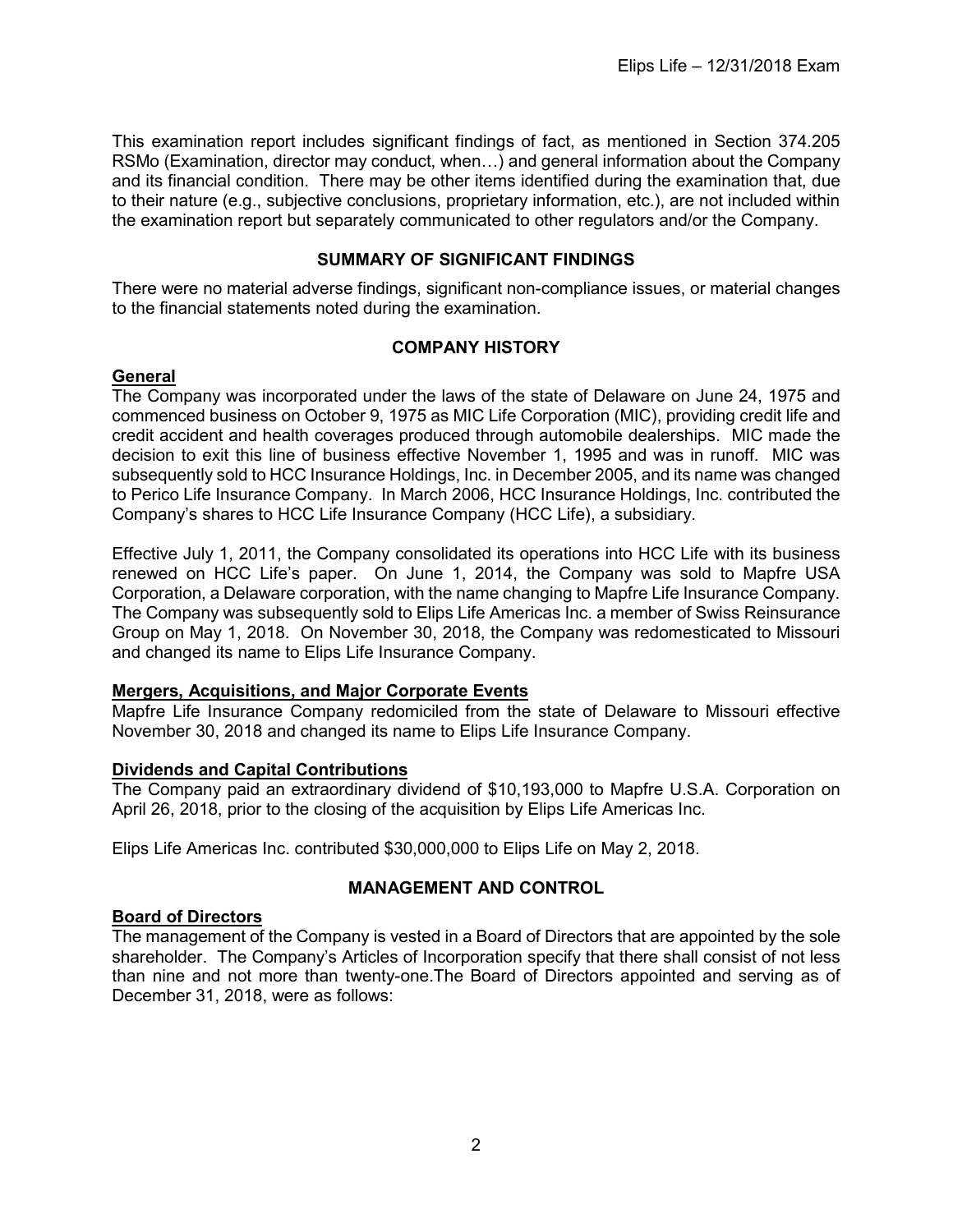| <b>Name and Address</b><br>Reto Toscan<br>Lachen, Schwyz, Switzerland | <b>Principal Occupation and Business Affiliation</b><br>Chairman of the Board, Elips Life Americas Inc. and<br>member of Executive Committee, Swiss Re Life Capital<br>Ltd. |
|-----------------------------------------------------------------------|-----------------------------------------------------------------------------------------------------------------------------------------------------------------------------|
| <b>Thierry Dominique Leger</b><br>Wadenswil, Zurich, Switzerland      | Chairman of the Board, iptiQ Americas Inc.                                                                                                                                  |
| Alberto Luigi Franceschetti<br>Nurensdorf, Zurich, Switzerland        | Chief Financial Officer and Chief Risk Officer, Elips Life<br>AG                                                                                                            |
| Eric Francois Herbelin<br>Pfaffikon, Schwyz, Switzerland              | Head Business Development, Elips Life                                                                                                                                       |
| Ryan Ray Chamberlain<br>Hinsdale, IL                                  | Director & Chief Actuary, Elips Life Americas Inc. and<br>Elips Life                                                                                                        |
| <b>Robert Balcerski</b><br>Carpentersville, IL                        | Chief Financial Officer, Elips Life                                                                                                                                         |
| Senan James O'Loughlin<br>Bedford, NY                                 | Managing Director, Swiss Re America Holding<br>Corporation                                                                                                                  |
| <b>Timothy Dewayne Daniels</b><br>Dallas, TX                          | Chief Risk Officer and Actuary, Elips Life and Chief Risk<br>Officer and Chief Actuary, Lumico Life                                                                         |
| John Steven Roberts<br>Falmouth, Maine                                | President (Retired), Assurant Employee Benefits                                                                                                                             |

Senan J. O'Loughlin, Reto Toscan, Albert L. Franceschetti, Robert Balcerski and Timothy D. Daniels resigned from the Board subsequent to the examination date and were replaced by Kerry Elizabeth McMullan, Christoph Peter Gaus, Julien Descombes, Gregory Gerald Alcazar effective November 19, 2019 and Marie-Christin Klinke effective May 21, 2019.

# <span id="page-6-0"></span>**Senior Officers**

The officers elected and serving, as of December 31, 2018, were as follows:

| <b>Name</b>                    | <b>Office</b>                   |
|--------------------------------|---------------------------------|
| Eric Francois Joseph Herbelin  | <b>Chief Executive Officer</b>  |
| Robert Balcerski               | <b>Chief Financial Officer</b>  |
| Ryan Ray Chamberlain           | <b>Chief Actuary</b>            |
| <b>Timothy DeWayne Daniels</b> | <b>Chief Risk Officer</b>       |
| Elissa Kenny                   | Secretary                       |
| <b>Teresa Rae Thorson</b>      | <b>Chief Operations Officer</b> |
| John Henry Zimmerman           | <b>Chief Product Officer</b>    |
|                                |                                 |

Robert Balcerski, Chief Financial Officer and Timothy D. Daniels, Chief Risk Officer departed from the Company subsequent to the examination date and were replaced by Gregory G. Alcazar and Marie-Christin Klinke effective August 2019 and May 2019, respectively.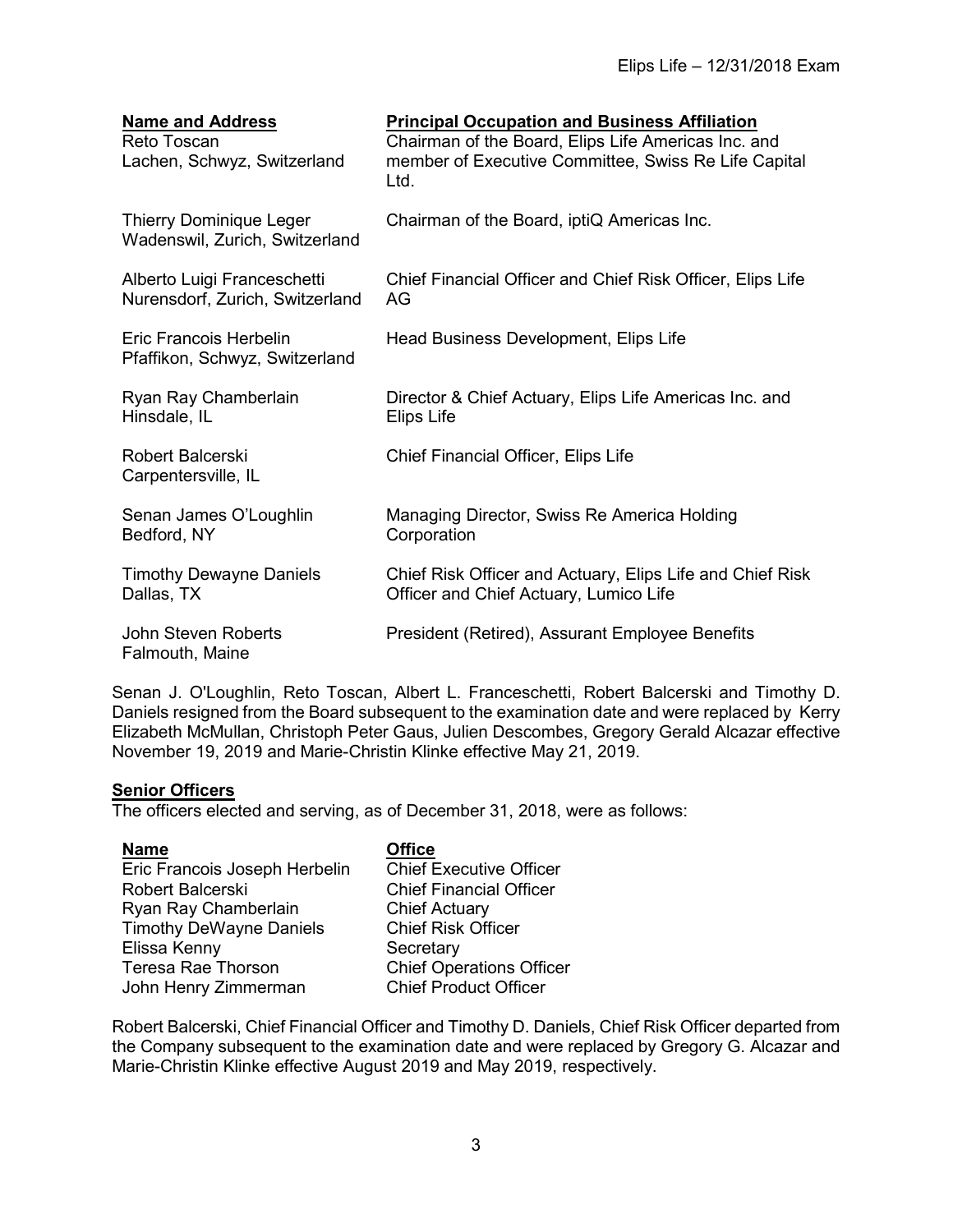# <span id="page-7-0"></span>**Principal Committees**

The Board of Directors of Elips Life does not currently have any committees.

# <span id="page-7-1"></span>**Corporate Records**

The Company's Articles of Incorporation and Bylaws were reviewed. The Articles of Incorporation and Bylaws were amended and restated effective May 24, 2018 for the redomestication and name change.

The minutes of the Board of Directors' meetings and the written consents in lieu of meeting of the sole shareholder were reviewed for proper approval of corporate transactions.

# <span id="page-7-2"></span>**Holding Company, Subsidiaries, and Affiliates**

Elips Life is a member of an Insurance Holding Company System, as defined by Section 382.010 RSMo (Definitions). Elips Life is a wholly-owned subsidiary of Elips Life Americas Inc., a Delaware corporation (ELA). ELA holds the 15,000 issued and outstanding shares of Elips Life. ELA is wholly-owned by Swiss Re Life Capital Americas Holding, Inc. (SRLCAH), a Delaware corporation, which is in turn wholly-owned by Swiss Re Life Capital Ltd (SRLC). SRLC is whollyowned by Swiss Re Ltd (SRL), a Zurich Switzerland corporation, the ultimate controlling person of the Swiss Re Group.

SRL is a diversified global reinsurer, offering a wide variety of reinsurance products and financial services solutions to manage capital and risk. The SRL holding company system is segregated into three distinct business units: Reinsurance, Corporate Solutions and Life Capital. Elips Life resides in the Life Capital business unit.

#### <span id="page-7-3"></span>**Organizational Chart**

The following organizational chart depicts the applicable portion of the holding company group as of December 31, 2018.

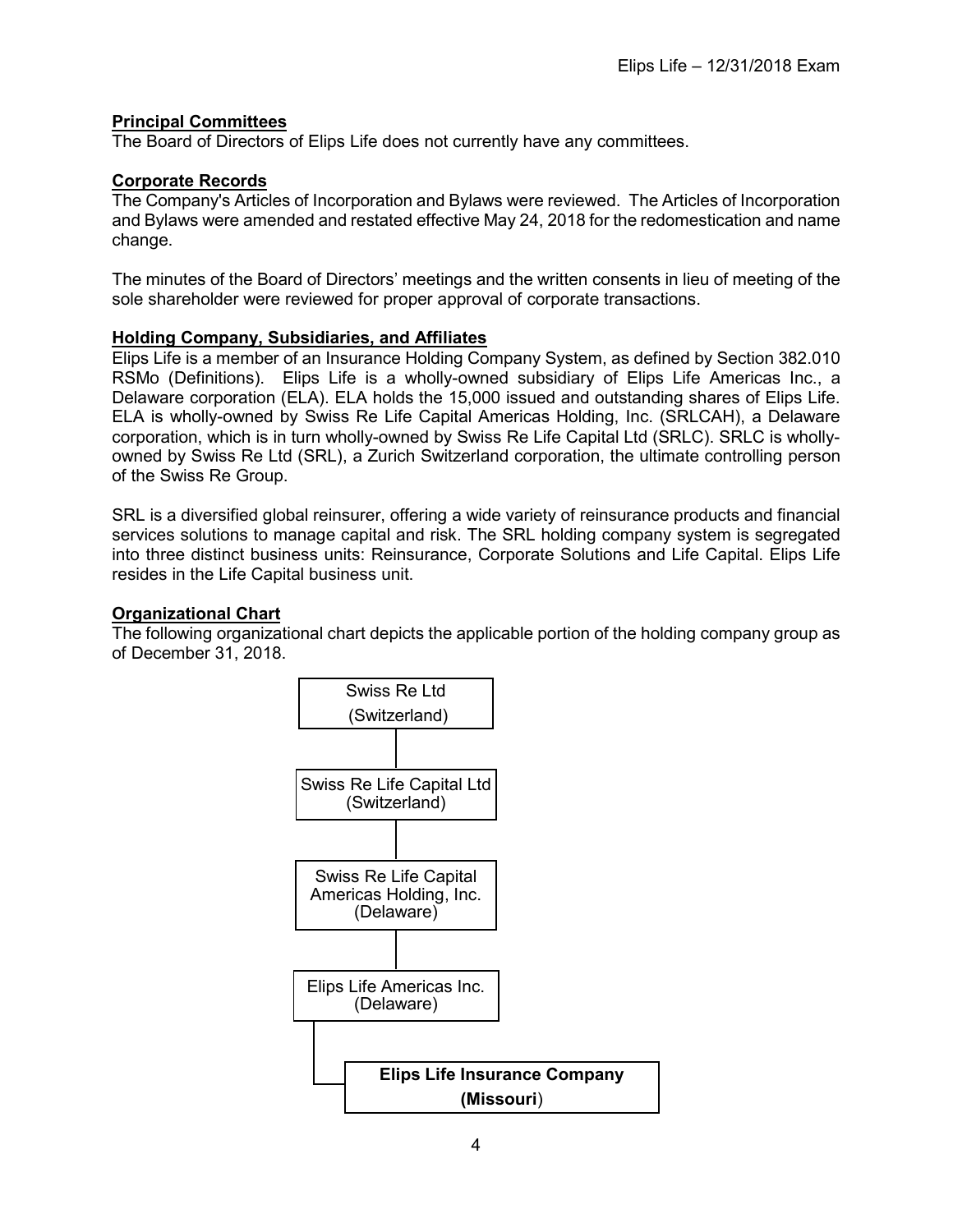# <span id="page-8-0"></span>**Intercompany Transactions**

The following agreements represent significant contracts executed with affiliated entities that were in effect as of December 31, 2018. A brief description of these agreements are as follows:

*Investment Advisory Agreement*: Effective May 1, 2018, the Company is party to an Investment Advisory Agreement with Swiss Re America Holding Corporation (SRAH). SRAH is managing Elips Life's portfolio of investments, and will assist and advise Elips Life in the preparation of quarterly and annual financial statements, provide monthly reports of purchases and sales of investments, and verify receipt of investment income. Fees are computed based upon the annual rates outlined in the Schedule of Fees.

*Services Agreement*: Effective May 1, 2018, the Company is party to a Services Agreement with Elips Life Americas Inc. (Elips Life Americas). Elips Life Americas agrees to make available to Elips Life the use of assets and to provide certain general management and administrative services, including, but not limited to, legal, human resources, information systems, tax, actuarial, auditing, and underwriting. Elips Life will reimburse Elips Life Americas for the costs of services provided. If an affiliated company located outside the United States performs services on behalf of Elips Life Americas, the cost-based fee charged by Elips Life Americas may reflect an agreed upon mark-up rate.

*Investment Management Agreement*: Effective January 1, 2019, the Company is party to an Investment Management Agreement with Swiss Re Life Capital Americas Holding Inc. (SRLCAH). SRLCAH agrees to manage Elips Life's investment portfolios on behalf of and at the direction of and within the parameters established by Elips Life. SRLCAH will also assist and advise Elips Life in the preparation of the financial statements as they relate to investments managed, valuation, purchases and sales, and income on a monthly basis. Fees are based upon costs incurred by SRLCAH in providing the services, to include salaries and related expenses, rents, rental or depreciation of equipment, employee benefits, and other costs incurred by SRLCAH.

# **TERRITORY AND PLAN OF OPERATION**

<span id="page-8-1"></span>Elips Life is licensed in the State of Missouri under Chapter 376 RSMo (Life, Health and Accident Insurance Laws). Elips Life is licensed in all other states, except New York.

Business written by Elips Life when it was purchased by Elips Life Americas, effective May 1, 2018:

- A small block of medical stop loss and group term life policies which resided in the Company when it was purchased from HCC Life by Mapfre U.S.A Corp. The block is ceded back to HCC Life at 100%.
- Individual term policies and other term life products directly written by the Company.
- The legacy term life business is administered by Transaction Applications Group.

Beginning in 2020, Elips Life started writing group term life and disability products marketed to employer groups in all states except New York. These products are distributed primarily using a Business-to-Business distribution model in which products are marketed directly to insurance brokerage houses. Elips Life is projecting annual net premiums of over \$11 million in 2020.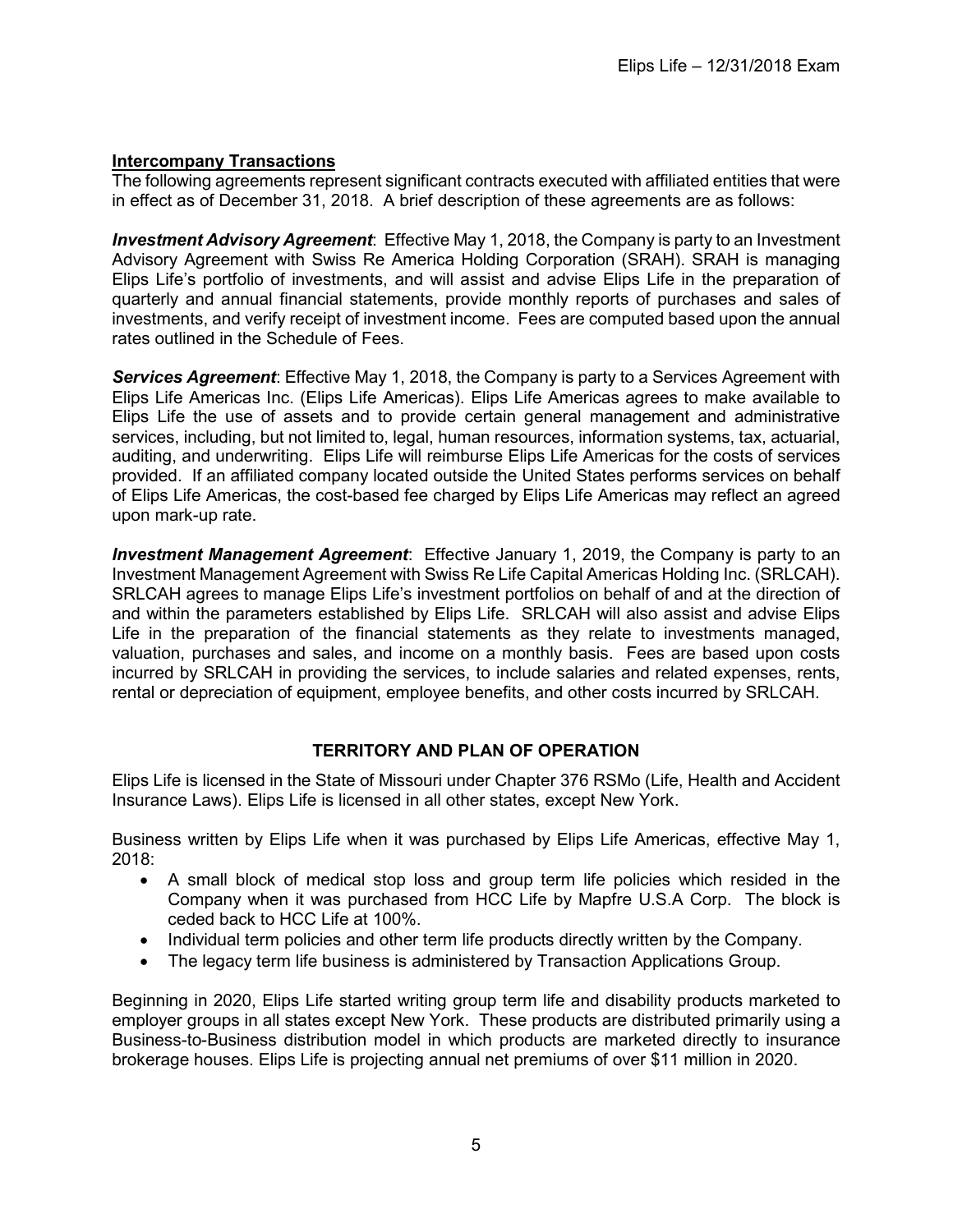# **GROWTH OF COMPANY AND LOSS EXPERIENCE**

<span id="page-9-0"></span>The table below summarizes the Company's growth and loss experience for the period under examination:

|      | <b>Net</b><br><b>Premiums</b> | Change in<br><b>Net</b> | <b>Benefit and</b><br>Loss | <b>Capital and</b> | <b>Ratio of Net</b><br><b>Premiums</b> | <b>Net Income</b> |
|------|-------------------------------|-------------------------|----------------------------|--------------------|----------------------------------------|-------------------|
| Year | Written                       | <b>Premiums</b>         | <b>Payments</b>            | <b>Surplus</b>     | to Surplus                             | (Loss)            |
| 2014 | (2,574)<br>S                  | $-18,749%$              | \$<br>0                    | \$22,778,641       | n/a                                    | (1,327,927)<br>\$ |
| 2015 | 27,757                        | $-117,836%$             |                            | 20,564,938         | .14%                                   | (972, 139)        |
| 2016 | 1,028,967                     | 360,705%                | 252,174                    | 18, 137, 253       | 5.67%                                  | (1,031,521)       |
| 2017 | 381,770                       | $-6,290%$               | 622,683                    | 20,394,752         | 1.87%                                  | (1,680,122)       |
| 2018 | 84,623                        | $-7,783%$               |                            | 34,280,663         | .25%                                   | (6,009,108)       |

The negative results of operations over the examination period is largely attributed to the administration of the legacy policies and the associated cost of start-up operations.

#### **REINSURANCE**

# <span id="page-9-2"></span><span id="page-9-1"></span>**General**

The Company's premium activity on a direct written, assumed, and ceded basis for the period under examination is detailed below:

| <b>Premium Type</b>            |   | 2014          | 2015    | 2016             | 2017      |     | 2018    |
|--------------------------------|---|---------------|---------|------------------|-----------|-----|---------|
| <b>Direct Premiums Written</b> | S | 180,994<br>\$ | 237,365 | \$<br>312,522 \$ | 359,083   | \$. | 326,688 |
| <b>Reinsurance Assumed:</b>    |   |               |         |                  |           |     |         |
| <b>Affiliates</b>              |   |               |         |                  |           |     |         |
| Non-Affiliates                 |   | 0             | O       | 9,518,844        | 3,599,730 |     |         |
| <b>Reinsurance Ceded:</b>      |   |               |         |                  |           |     |         |
| <b>Affiliates</b>              |   |               |         |                  |           |     |         |
| Non-Affiliates                 |   | 183,568       | 209,608 | 8,802,399        | 3,577,043 |     | 242,066 |
| <b>Net Premiums Written</b>    |   | $(2,574)$ \$  | 27,757  | \$1,028,967      | 381,770   |     | 84,623  |

# <span id="page-9-3"></span>**Assumed Reinsurance**

The Company terminated coinsurance agreements with RGA Reinsurance Company and Canada Life Assurance Company effective October 1, 2017. Under these arrangements, the Company assumed a large block of individual term policies (RGA Reinsurance Company) and a 10% quota share of a block of individual term life business (Canada Life Assurance Company). The business assumed was largely ceded to affiliates Mapfre Re Compania de Reaseguros SA and Mapfre Re, respectively.

#### <span id="page-9-4"></span>**Ceded Reinsurance**

A small legacy block of medical stop loss and group term life policies which resided in the Company when it was purchased by Mapfre U.S.A. Corp. from HCC Life. This business is 100% ceded to Union Fidelity Life Insurance Company. A small legacy block of individual term life policies are ceded to RGA Reinsurance Company. Neither RGA Reinsurance Company nor Union Fidelity Life Insurance Company are material reinsurers.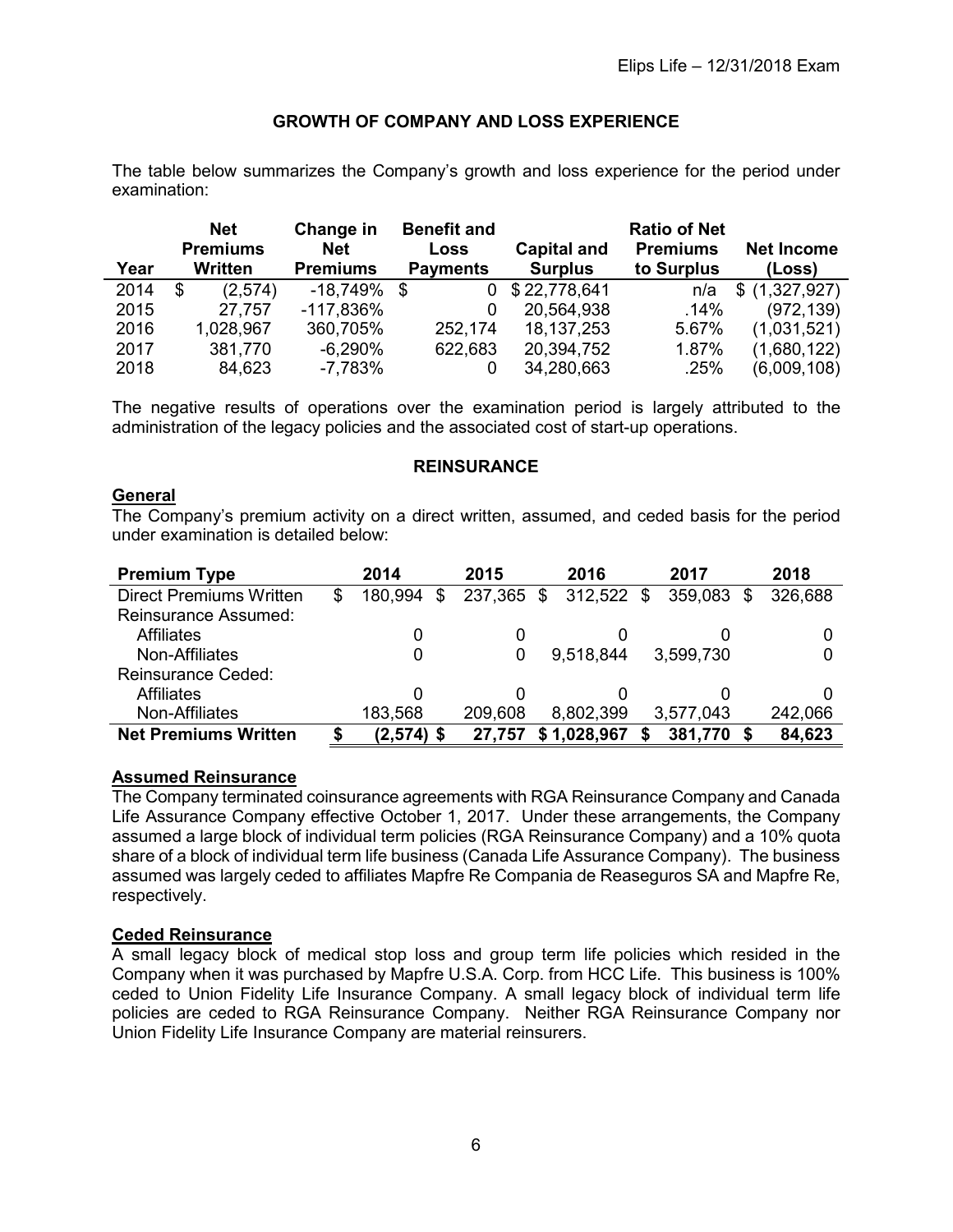The Company is contingently liable for all reinsurance losses ceded to others. This contingent liability would become an actual liability in the event that an assuming reinsurer fails to perform its obligations under the reinsurance contract.

# **ACCOUNTS AND RECORDS**

# <span id="page-10-1"></span><span id="page-10-0"></span>**Independent Auditor**

The certified public accounting (CPA) firm PricewaterhouseCoopers, LLP (PwC), of New York, NY, performed the statutory audit of the Company for the year 2018. The CPA firm KPMG, LLP of New York, NY completed the statutory audit for the years 2014 to 2017. Certain workpapers developed by PwC were relied upon by the examiners and were incorporated into the examiners' workpapers including, but not limited to: fraud risk analysis, journal entry testing, internal control narratives, tests of internal controls, and substantive testing.

#### <span id="page-10-2"></span>**Actuarial Opinion**

The Company's actuarial opinion regarding loss reserves, loss adjustment expense reserves, and other actuarial items was issued by Ryan Chamberlain, FSA, MAAA. Ryan Chamberlain is employed by Elips Life in Schaumburg, IL.

#### <span id="page-10-3"></span>**Information Systems**

In conjunction with this examination, Kimberly Dobbs, MBA, CFE, AES, CISA, Information Systems Financial Examiner with the Department, conducted a review of the Company's information systems.

# **FINANCIAL STATEMENTS**

<span id="page-10-4"></span>The following financial statements are based on the statutory financial statements filed by the Company with the Department and present the financial condition of Elips Life for the period ending December 31, 2018. The accompanying comments on financial statements reflect any examination adjustments to the amounts reported in the financial statements and should be considered an integral part of the financial statements. The failure of any column of numbers to add to its respective total is due to rounding or truncation.

There may have been additional differences found in the course of this examination, which are not shown in the "Comments on Financial Statement Items." These differences were determined to be immaterial concerning their effect on the financial statements, and therefore were only communicated to the Company and noted in the workpapers for each individual key activity.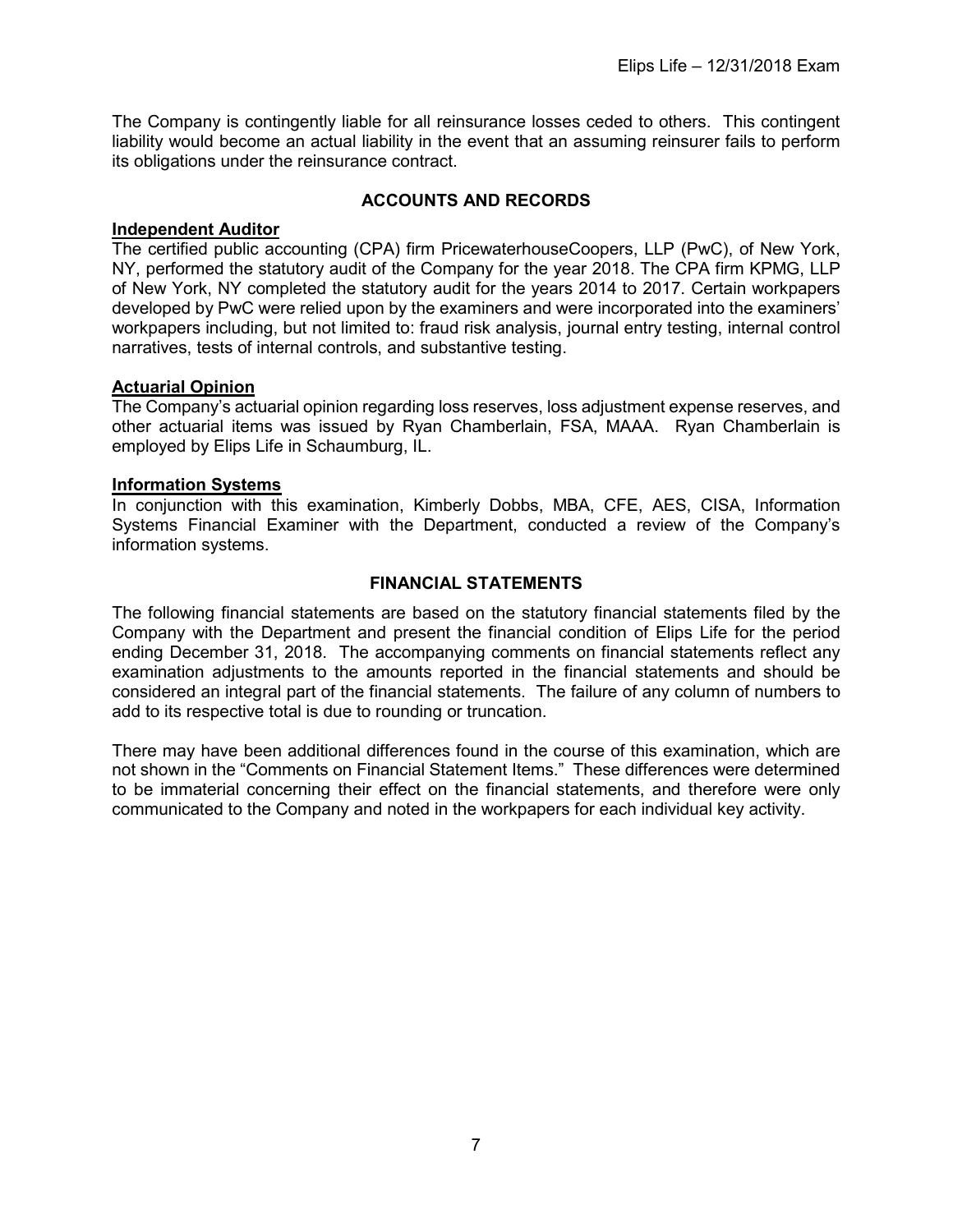# **ASSETS**

# As of December 31, 2018

<span id="page-11-0"></span>

|                                     | <b>Assets</b>    | <b>Nonadmitted</b><br><b>Assets</b> |    | <b>Net Admitted</b><br><b>Assets</b> |
|-------------------------------------|------------------|-------------------------------------|----|--------------------------------------|
| <b>Bonds</b>                        | \$<br>39,518,661 | \$<br>0                             | \$ | 39,518,661                           |
| Cash, Cash Equivalents, and Short-  |                  |                                     |    |                                      |
| Term Investments                    | 668,431          | 0                                   |    | 668,431                              |
| Investment Income Due and Accrued   | 266,656          | 2,063                               |    | 264,593                              |
| <b>Premiums and Considerations:</b> |                  |                                     |    |                                      |
| Uncollected Premiums and            |                  |                                     |    |                                      |
| Agents' Balances in the Course      |                  |                                     |    |                                      |
| of Collection                       | 1,782            | 0                                   |    | 1,782                                |
| Deferred Premiums, Agents'          |                  |                                     |    |                                      |
| <b>Balances and Installments</b>    |                  |                                     |    |                                      |
| Booked but Deferred and Not Yet     |                  |                                     |    |                                      |
| Due                                 | 22,203           |                                     |    | 22,203                               |
| Net Deferred Tax Asset              | 2,363,374        | 2,363,374                           |    | O                                    |
| Receivables from Parent,            |                  |                                     |    |                                      |
| Subsidiaries, and Affiliates        | (89)             | 0                                   |    | (89)                                 |
| Aggregate Write-Ins for Other-Than- |                  |                                     |    |                                      |
| <b>Invested Assets</b>              | 84,053           | 47,434                              |    | 36,619                               |
| <b>TOTAL ASSETS</b>                 | 42,925,072       | \$<br>2,412,871                     | S  | 40,512,201                           |

# **LIABILITIES, SURPLUS AND OTHER FUNDS**

As of December 31, 2018

<span id="page-11-1"></span>

| Aggregate Reserve for Life Contracts                                                | \$<br>218,477    |
|-------------------------------------------------------------------------------------|------------------|
| <b>Contract Liabilities Not Included Elsewhere:</b><br>Interest Maintenance Reserve |                  |
|                                                                                     | 297,011          |
| <b>General Expenses Due or Accrued</b>                                              | 168,321          |
| Taxes, Licenses, and Fees Due or Accrued, Excluding Federal Income                  |                  |
| Taxes                                                                               | 7,239            |
| Remittances and Items Not Allocated                                                 | (6, 540)         |
| Miscellaneous Liabilities:                                                          |                  |
| <b>Asset Valuation Reserve</b>                                                      | 38,051           |
| Payable to Parent, Subsidiaries, and Affiliates                                     | 5,508,977        |
| <b>TOTAL LIABILITIES</b>                                                            | \$<br>6,231,538  |
| <b>Common Capital Stock</b>                                                         | 2,500,000        |
| Gross Paid In and Contributed Surplus                                               | 41,916,805       |
| Unassigned Funds (Surplus)                                                          | (10,136,142)     |
| <b>TOTAL CAPITAL AND SURPLUS</b>                                                    | \$<br>34,280,663 |
| <b>TOTAL LIABILITIES AND SURPLUS</b>                                                | \$<br>40,512,201 |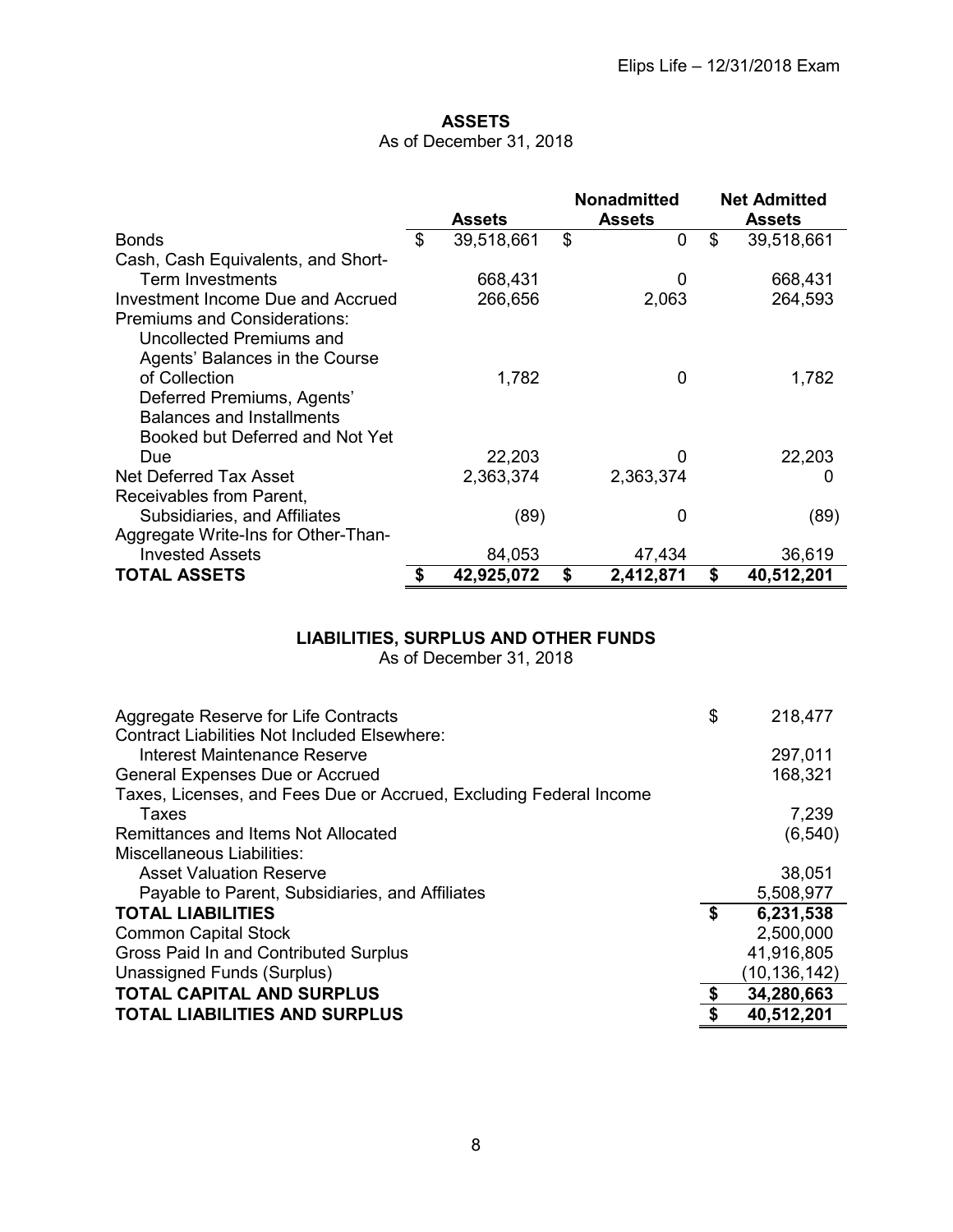# **SUMMARY OF OPERATIONS**

For the Year Ended December 31, 2018

<span id="page-12-0"></span>

| Premiums and Annuity Considerations for Life and Accident and Health      |     |             |
|---------------------------------------------------------------------------|-----|-------------|
| Contracts                                                                 | \$  | 84,623      |
| Net Investment Income                                                     |     | 657,681     |
| Amortization of Interest Maintenance Reserve                              |     | 186,881     |
| <b>Commissions and Expense Allowances on Reinsurance Ceded</b>            |     | 20,132      |
| Miscellaneous Income:                                                     |     |             |
| Aggregate Write-Ins for Miscellaneous Income                              |     | 882         |
| <b>Total Revenue</b>                                                      | -\$ | 950,199     |
|                                                                           |     |             |
| Increase in Aggregate Reserves for Life and Accident and Health Contracts |     | (34,296)    |
| Commissions on Premiums, Annuity Considerations, and Deposit-Type         |     |             |
| <b>Contract Funds</b>                                                     |     | 1,981       |
| <b>General Insurance Expenses</b>                                         |     | 6,450,190   |
| Insurance Taxes, License, and Fees, Excluding Federal Income Taxes        |     | 295,395     |
| Aggregate Write-Ins for Deductions                                        |     | (10,084)    |
| <b>Total Underwriting Deductions</b>                                      | S   | (6,703,186) |
|                                                                           |     |             |
| Net Gain (Loss) From Operations Before Dividends to Policyholders and     |     |             |
| <b>Federal Income Taxes</b>                                               | \$  | (5,752,987) |
| Net Realized Capital Gains (Losses)                                       |     | (256,121)   |
| <b>NET INCOME (LOSS)</b>                                                  |     | (6,009,108) |

# **RECONCILIATION OF CAPITAL AND SURPLUS**

Changes from January 1, 2014 to December 31, 2018

<span id="page-12-1"></span>

|                                 | 2014        | 2015                                                             | 2016                         | 2017        | 2018        |
|---------------------------------|-------------|------------------------------------------------------------------|------------------------------|-------------|-------------|
| Capital and Surplus,            |             |                                                                  |                              |             |             |
| Beginning of Year               |             | \$17,627,047 \$22,778,641 \$20,564,938 \$18,137,254 \$20,394,751 |                              |             |             |
| Net Income (Loss)               | (1,327,927) |                                                                  | $(972, 139)$ $(1, 031, 521)$ | (1,680,122) | (6,009,108) |
| Change in Net Deferred          |             |                                                                  |                              |             |             |
| Income Tax                      | 2,704,176   | (2,573,844)                                                      | (55, 434)                    | 441,364     | 2,363,374   |
| Change in Nonadmitted           |             |                                                                  |                              |             |             |
| Assets                          | (3,593,791) | 1,341,215                                                        | (1,409,272)                  | 3,515,432   | (2,266,455) |
| Change in Asset Valuation       |             |                                                                  |                              |             |             |
| Reserve                         | (14, 658)   | (8,935)                                                          | (5,454)                      | (865)       | (8, 139)    |
| <b>Surplus Adjustments:</b>     |             |                                                                  |                              |             |             |
| Paid In                         | 17,283,794  | 0                                                                | 0                            | 0           | 19,806,240  |
| Dividends to Stockholders       | (9,900,000) | 0                                                                | $\mathbf{0}$                 | $\Omega$    | 0           |
| Aggregate Write-Ins for         |             |                                                                  |                              |             |             |
| Gains and Losses in             |             |                                                                  |                              |             |             |
| Surplus                         | 0           | 0                                                                | 73,996                       | (18,312)    | 0           |
| Net Change in Capital and       |             |                                                                  |                              |             |             |
| Surplus                         | 5,151,594   | (2, 213, 703)                                                    | (2,427,685)                  | 2,257,497   | 13,885,912  |
| <b>Capital and Surplus, End</b> |             |                                                                  |                              |             |             |
| of Year                         |             | \$22,778,641 \$20,564,938 \$18,137,253 \$20,394,751 \$34,280,663 |                              |             |             |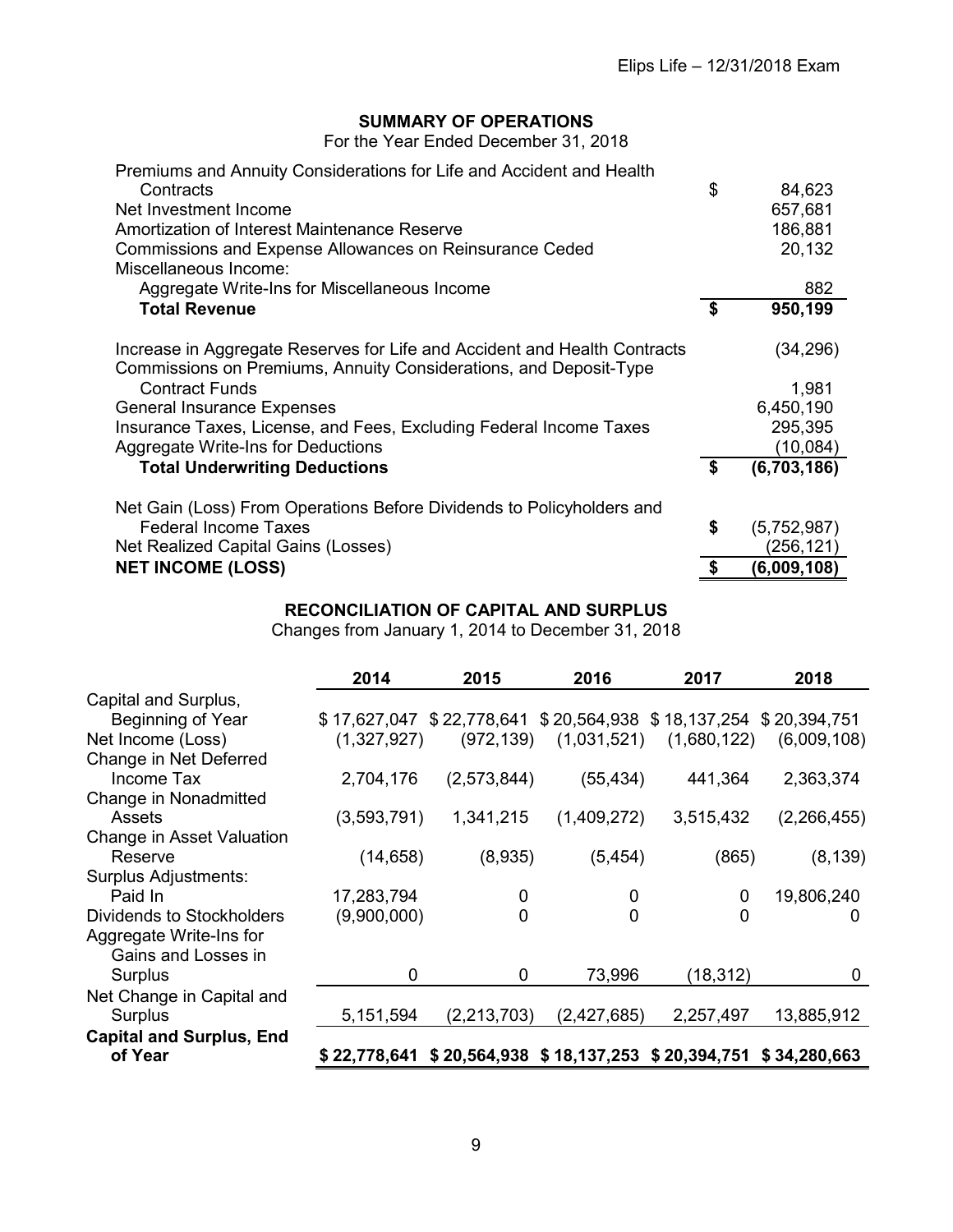# **COMMENTS ON FINANCIAL STATEMENT ITEMS**

<span id="page-13-1"></span><span id="page-13-0"></span>None

# **FINANCIAL STATEMENT CHANGES RESULTING FROM EXAMINATION**

<span id="page-13-2"></span>None

# **SUMMARY OF RECOMMENDATIONS**

None

# **SUBSEQUENT EVENTS**

<span id="page-13-3"></span>The Department is monitoring the impact of the COVID-19 global pandemic. This pandemic could have a significant financial and operational impact on all insurers, including the Company. As such, the Department will continue to monitor and communicate with the Company to understand the impact of the COVID-19 global pandemic on the Company's operations and financial condition.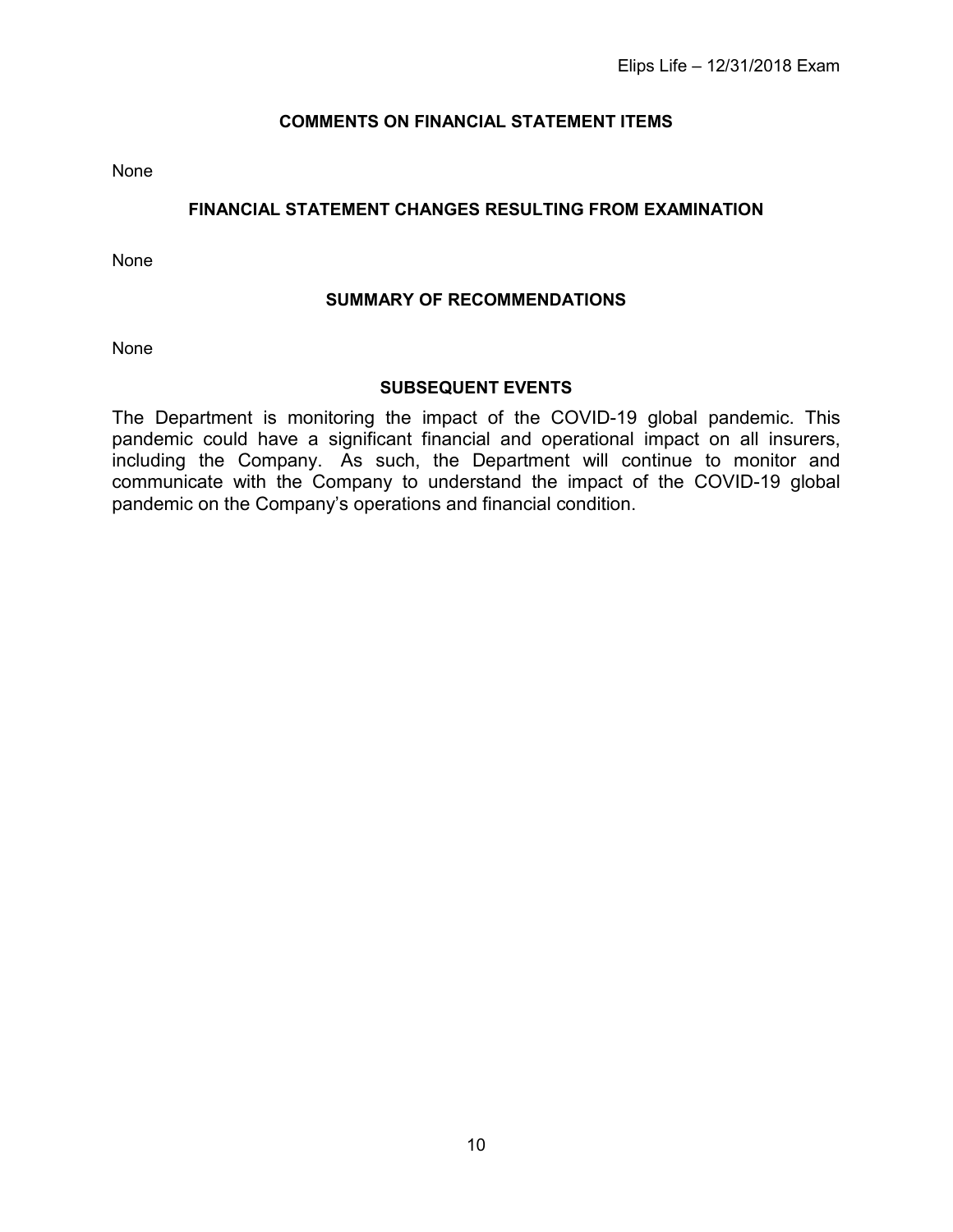Elips Life  $-12/31/2018$  Exam

#### **ACKNOWLEDGMENT**

The assistance and cooperation extended by the officers and the employees of Elips Life Insurance Company during the course of this examination is hereby acknowledged and appreciated. In addition to the undersigned, Kim Waller and Anna Duncan, examiners for the Missouri Department of Commerce and Insurance, also participated in this examination.

#### **VERIFICATION**

| <b>State of Missouri</b> |    |  |
|--------------------------|----|--|
|                          | SS |  |
| <b>County of Cole</b>    |    |  |

I, Marc Peterson, CFE, on my oath swear that to the best of my knowledge and belief the above examination report is true and accurate and is comprised of only facts appearing upon the books, records, or other documents of Elips Life Insurance Company, its agents or other persons examined, or as ascertained from the testimony of its officers or agents or other persons examined concerning its affairs, and such conclusions and recommendations as the examiners find reasonably warranted from the facts.

irso  $1112$ 

Marc Peterson, CFE Examiner-In-Charge Missouri Department of Commerce and Insurance

On this **Fig. 4** day of  $M_{0.14}$  2020, before me, the undersigned notary, appeared remotely pursuant to Executive Order 20-08 Marc Peterson proved to me through identification documents, and acknowledged to me that he signed the forgoing instrument voluntarily for its stated purpose and acknowledged that he executed the same for the purposes therein contained.

In witness thereof, I hereunto set my signature and official seal.

My commission expires:

1/ay 18,2000

otary Public

**KIMBERLY I.ANDERS My Commission Expires May 18, 2020 Callaway County Commission #12558402**